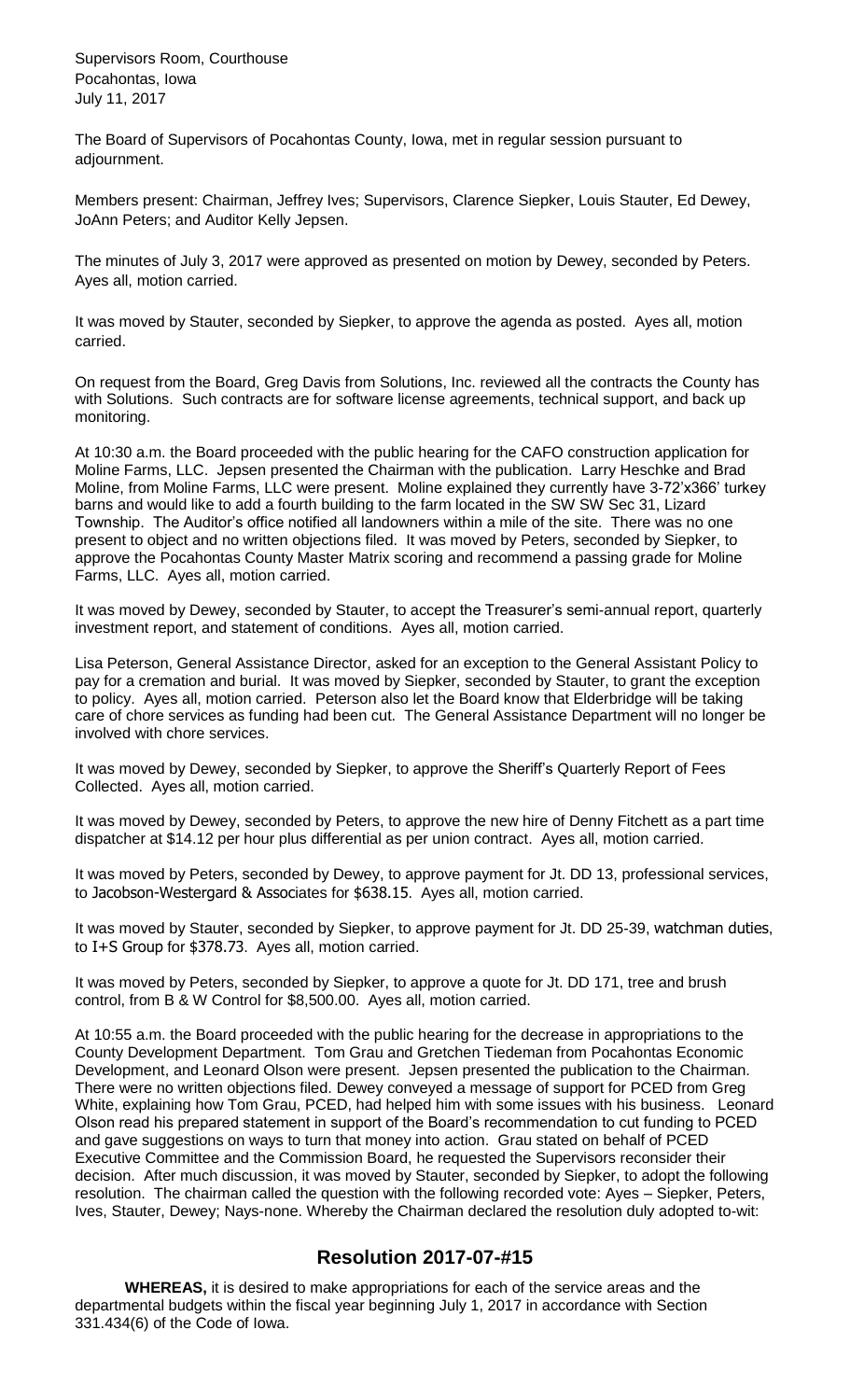**NOW THEREFORE BE IT RESOLVED** by the Board of Supervisors of Pocahontas County, Iowa as follows:

Section 1. The amounts by department with a service area on the following schedule are hereby appropriated from the resources of each fund as designated.

Section 2. Subject to the provisions of other county procedures and regulations, and applicable state law, the appropriations authorized under Section 1 shall constitute authorization for the department to make expenditures or incur obligations of the funds effective July 1, 2017.

Section 3. In accordance with Section 331.437 of the Code of Iowa, no department shall expend, or contract to expend, any money or incur any liability in excess of the amounts appropriated by this resolution.

Section 4. If at any time during the FY 2017/2018 budget year, a department administrator recognizes the available appropriation is insufficient, they shall contact the County Auditor. The Auditor shall inform the Board and recommend appropriate action.

Section 5. The Auditor shall establish separate accounts for the appropriations authorized for the departments, and shall report the status of each account to the applicable department administrators monthly during the fiscal year.

Section 6. All appropriations authorized pursuant to this resolution lapse at the close of business on June 30, 2018.

53 County Development from \$201,500 to \$101,500

It was moved by Peters, seconded by Dewey, to approve the purchase of Unisyn voting equipment from Henry Adkins & Sons, Inc., total of \$72,474.93 with half paid in FY18 and the rest in FY19. Ayes all, motion carried.

Next, Jepsen presented the Board with a contract for the Medical Examiner. After discussion, it was moved by Dewey, seconded by Peters, to approve the contract with the Medical Examiner, Dr. Ted George. Ayes all, motion carried.

It was moved by Peters, seconded by Siepker, to authorize the Chairman to sign the contract with P.C.C. Patching for the 2017 maintenance patching, in the amount of \$240,700.00. Ayes all, motion carried.

It was moved by Stauter, seconded by Siepker, to authorize the Chairman to sign the contract and bond with Dixon Construction Company from Correctionville, Iowa, for supplemental abutments, in the amount of \$297,000.00. Ayes all, motion carried.

It was moved by Siepker, seconded by Peters, to authorize the Chairman to sign the contract and bond with Mathy Construction Company from Onalaska, WI, for the C 26 overlay at a cost of \$1,817,685.10. Ayes: Siepker, Ives, Peters, Stauter. Abstained: Dewey. Motion carried.

The Board moved onto a bid letting for pipe. Gary Atherton, Assistant Engineer and Drainage Clerk, presented the Board with three bids. One bid was denied as it did not meet specifications. The lowest bid was from Metal Culverts, Inc. at \$100,692.82. It was moved by Stauter, second by Peters, contingent that the figures in the bid are correct, to award the contract to Metal Culverts. Ayes all, motion carried.

It was moved by Siepker, seconded by Peters, to accept the FY16 Audit completed for the State Auditor's Office. Ayes all, motion carried.

It was moved by Siepker, seconded by Dewey, to set the following drainage levies and offer waivers at the percentage and years listed below. Ayes all, motion carried.

| DD 165           | 651%         | Jt. DD 171                 | 26%      |  |  |  |
|------------------|--------------|----------------------------|----------|--|--|--|
| Waivered         |              |                            |          |  |  |  |
| DD 38 Main       | 5%-10 yr     | DD 21 Main OD              | 5%-20 yr |  |  |  |
| DD 41 Br. 2      | 5%-10 yr     | DD 41 Lower Br 11          | 5%-20 yr |  |  |  |
| DD 53 Br. 19     | 5%-10 yr     | DD 41 Br 22                | 5%-20 yr |  |  |  |
| DD 58 Main       | 5%-10 yr     | DD 41 Br 22 Unique Benefit | 5%-20 yr |  |  |  |
| <b>DD 74</b>     | $5% - 10$ yr | <b>DD 11</b>               | 5%-20 yr |  |  |  |
| <b>DD 178</b>    | 5%-20 yr     | DD 8 West Watershed-2017   | 5%-20 yr |  |  |  |
| DD <sub>61</sub> | 5%-20 yr     | <b>DD 112</b>              | 5%-10 yr |  |  |  |

It was moved by Stauter, seconded by Siepker, to approve the voluntary annexation of parcel 0311100003, SW NW, 11-93-32 into DD 61. Ayes all, motion carried. The 2017 Combined Benefit Schedule would include 2.06 acres of benefited land with a base assessment of \$561.81. The parcel will also be added to the future maintenance schedule for the Main Open Ditch, 2.06 acres, with a base assessment of \$76.75.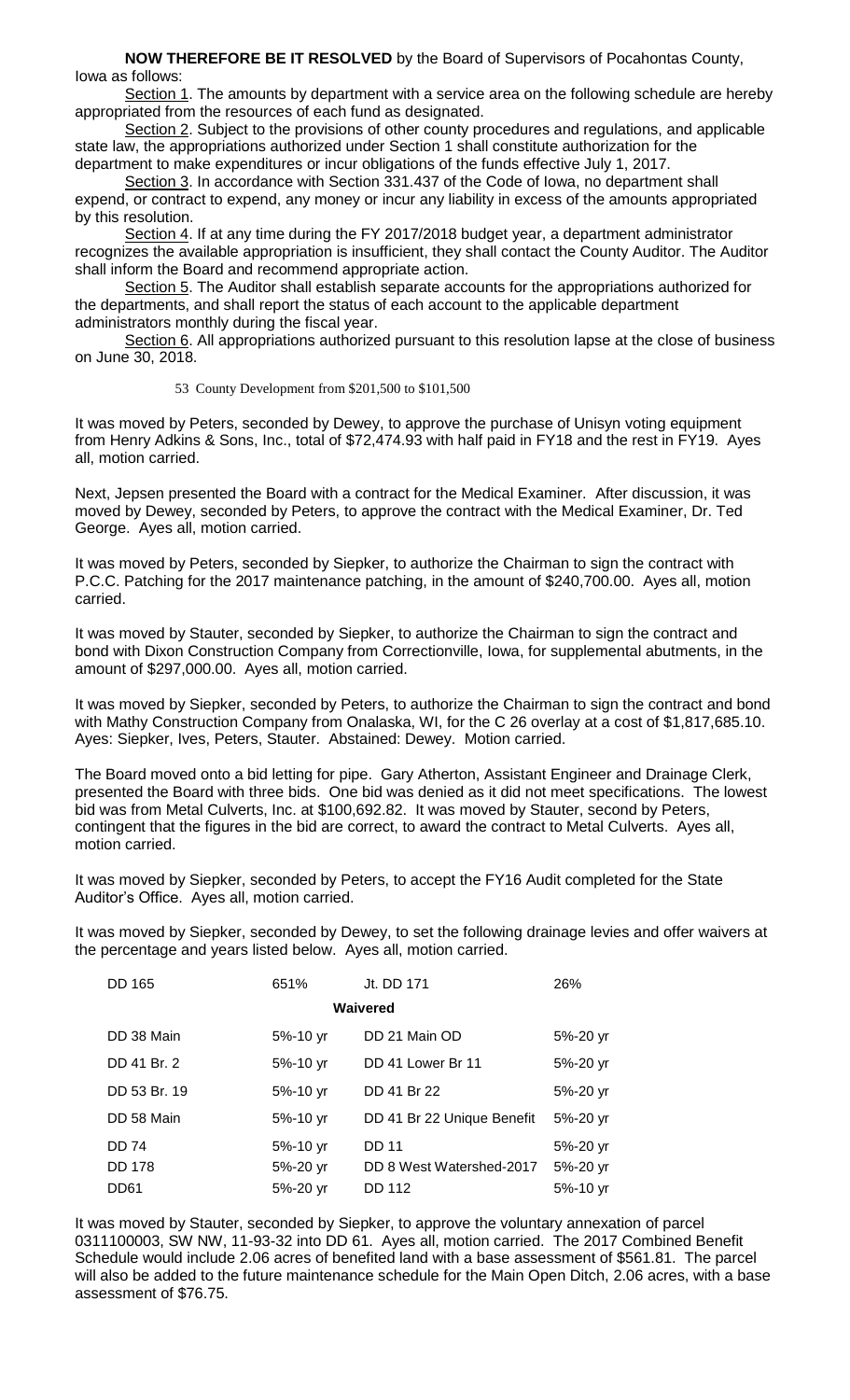It was moved by Siepker, seconded by Dewey, to cancel next week's normally scheduled Board of Supervisors Meeting. Ayes all, motion carried. The next scheduled Board of Supervisors' Meeting will be July, 25, 2017 at 10:00 a.m.

## The following claims were audited and allowed:

| AΤ&Τ                                           | Phone                                            | 41.61<br>1                                     |
|------------------------------------------------|--------------------------------------------------|------------------------------------------------|
| Ability Network                                | Services                                         | $\mathbf{1}$<br>101.00                         |
| Adv Systems                                    | Copier Ex                                        | 139.36<br>1                                    |
| Adv Systems                                    | Copier Exp                                       | $\mathbf{1}$<br>174.15                         |
| Ag Partners                                    | Fuel                                             | 1568.35<br>1                                   |
| Alliant Energy                                 | Utilities                                        | 1<br>190.00                                    |
| AmericInn<br>Client                            | Lodging-jail school<br>Outside Assistance Servic | 1<br>145.60<br>1                               |
|                                                | Garbage                                          | 54.50<br>1<br>33.00                            |
| Bennett Recycling<br>Blacktop Serv Co          | Services                                         | 519.20<br>1                                    |
| Bob Barker Co                                  | Jail Supplies                                    | $\mathbf{1}$<br>142.97                         |
| M Bollard                                      | Mileage                                          | 87.83<br>$\mathbf{1}$                          |
| BV Co Journal                                  | Publication                                      | $\mathbf{1}$<br>490.14                         |
| BV Co EMA                                      | NW IA Cost Share-Fair Spl                        | $\mathbf{1}$<br>150.00                         |
| B.V Co Sheriff                                 | Housing prisoner-out of c                        | $\mathbf{1}$<br>55.00                          |
| C & H Truck Parts Axels & Gear                 | hood/headlamp/paint                              | 2987.98<br>1                                   |
| C & H Truck Parts Axels & Gear                 | labor/paint                                      | $\mathbf{1}$<br>200.00                         |
| Cal Co ECA                                     | Utilities                                        | 60.87<br>1                                     |
| Calhoun-Burns                                  | Bridge Rate/Inspect                              | 3925.58<br>$\mathbf{1}$                        |
| Campbell Supply                                | Parts                                            | 66.91<br>1                                     |
| Carpenter Uniform                              | Utility Belt                                     | $\mathbf{1}$<br>84.51                          |
| CenturyLink                                    | Phone                                            | $\overline{c}$<br>440.67                       |
| Cintas                                         | Medical Kit Refills                              | $\mathbf{1}$<br>50.03                          |
| Cintas                                         | Medical Supplies - jail                          | 66.24<br>1                                     |
| J Conlin                                       | Cell Phone                                       | $\mathbf{1}$<br>25.00                          |
| Counsel                                        | Copier Exp                                       | 274.85<br>1                                    |
| Counsel                                        | Copier, printer contracts                        | $\mathbf{1}$<br>237.73                         |
| O Cressler                                     | Mileage, travel exp                              | 54.75<br>1                                     |
| B Dahl                                         | Cell Phone                                       | 25.00<br>1                                     |
| B Dahl                                         | June 2017 Mileage                                | 168.55<br>1                                    |
| Deyta                                          | July HHCahps                                     | 1<br>95.00                                     |
| Dollar Gen                                     | Jail Supplies                                    | 20.75<br>1                                     |
| Doolittle Oil                                  | Supplies                                         | $\mathbf{1}$<br>1125.00                        |
| Electronic Eng                                 | Maintenance                                      | 1050.60<br>1                                   |
| EMC                                            | Lights                                           | 77.70<br>1                                     |
| Evertek                                        | Aug email storage                                | 6.00<br>1                                      |
| Farm & Home                                    | batteries/tape/hammer                            | $\mathbf{1}$<br>44.96                          |
| Farm & Home                                    | flo meter kit/gas/Poky                           | 273.99<br>1                                    |
| Farm & Home                                    | hose                                             | 39.98<br>$\mathbf{1}$                          |
| Farm & Home                                    | mr clean/towels                                  | 15.95<br>1                                     |
| Farm & Home                                    | surge strip/adapter                              | 22.28<br>1<br>1                                |
| Farm & Home<br>Farm & Home                     | underbed tool box #64<br>wire                    | 386.00<br>5.99<br>1                            |
| Farm & Home                                    | wire brush/air freshner/b                        | 9.17<br>1                                      |
| Farm & Home                                    | Parts                                            | 29.06<br>1                                     |
| Farm & Home                                    | Roundup                                          | 19.99<br>1                                     |
| Farm & Home                                    | Tack cloth, keys                                 | 2.27<br>1                                      |
| D Feistner                                     | Keyboard                                         | 109.16<br>$\mathbf{1}$                         |
| D Ferquson                                     | Cell Phone                                       | 25.00<br>1                                     |
| D Ferguson                                     | Conf registration & lodgi                        | 195.04<br>$\overline{1}$                       |
| D Ferquson                                     | Mileage                                          | 1<br>339.45                                    |
| City-Fonda                                     | Utilities                                        | 125.81<br>-1                                   |
| Force America                                  | Parts                                            | 222.16<br>1                                    |
| Genesis                                        | Janitorial                                       | $\mathbf{1}$<br>750.00                         |
| Gilmore City                                   | Utilities                                        | 70.20<br>1                                     |
| Great Am Fin                                   | HCA Copier Contract                              | 70.73<br>1                                     |
| Janis Hanson                                   | June Hours Worked                                | 622.50<br>1                                    |
| John Harter                                    | Custodial Services                               | $\overline{c}$<br>369.00                       |
| Patricia Harter                                | Custodial Services                               | $\overline{c}$<br>216.00                       |
| K Hoffman                                      | Mileage                                          | $\mathbf{1}$<br>17.00                          |
| HyVee AR                                       | Prisoner Meds                                    | 45.96<br>$\mathbf{1}$                          |
| IState Truck                                   | Supplies                                         | $\mathbf{1}$<br>108.64                         |
| ICRA                                           | ILR Maint                                        | 2005.40<br>$\mathbf{1}$                        |
| IA Prison Ind                                  | Signs                                            | 1<br>140.00                                    |
| ILEA                                           | Jail School                                      | $\mathbf{1}$<br>380.00                         |
| IMWCA                                          | Worker Comp                                      | $\mathbf{1}$<br>6505.00                        |
| Inn at Okoboji                                 | Lodging                                          | $\mathbf{1}$<br>452.19<br>$\mathbf{1}$         |
| Instant Promotion Inc<br>Instant Promotion Inc | Marketing/Tourism Materia                        | 2131.94<br>$\mathbf{1}$                        |
| ISAC                                           | Marketing/Tourism Mtrls<br>Conference            | 125.00<br>$\mathbf{1}$<br>230.00               |
| J Ives                                         | BOS Expense                                      | 35.20<br>$\mathbf{1}$                          |
| N Jenson                                       | 2017 Leadership Prog                             | $\mathbf{1}$<br>314.00                         |
| K Jepsen                                       | Expense Reimb                                    | $\mathbf{1}$<br>304.69                         |
| R Jergens                                      | June Vehicle Allowance                           | $\mathbf{1}$<br>250.00                         |
| R Jergens                                      | Mileage, exp reimb                               | $\mathbf{1}$<br>336.82                         |
| R Jergens                                      | Phone reimb                                      | $\mathbf{1}$<br>67.02                          |
| Client                                         | Services                                         | 20.00<br>1                                     |
| Johnson Co Aud                                 | FY 18 Mbr Fees Precinct A                        | $\mathbf{1}$<br>1605.42                        |
| Johnston Auto                                  | Supplies                                         | 472.90<br>1                                    |
| M Klocke                                       | Mileage                                          | $\mathbf{1}$<br>19.00                          |
| <b>B</b> Larsen                                | Meals-prisoner transport                         | $\mathbf{1}$<br>71.14                          |
| Larson Printing                                | Envelopes                                        | $\mathbf{1}$<br>165.15                         |
| Client                                         | Services                                         | 20.00<br>1                                     |
| Laurens Municipal                              | Laurens/utl                                      | $\mathbf{1}$<br>269.74                         |
| Laurens Sun                                    | Publication                                      | 712.88<br>1                                    |
| RELX INC DBA LexisNexis                        | Legal Software                                   | $\mathbf{1}$<br>99.00                          |
| Luft & Son                                     | Services                                         | 1700.00<br>$\mathbf{1}$                        |
| Mail Servcs                                    | MVR Notices                                      | 234.38<br>$\mathbf{1}$                         |
| Mainstay Sys                                   | PC Maint, July, Aug, Sept                        | $\mathbf{1}$<br>237.00                         |
| Martin Marietta                                | entrances                                        | 567.51<br>1                                    |
| Carol McLain                                   | June Hours Worked                                | $\mathbf{1}$<br>2827.50                        |
| Mediacom                                       | Internet                                         | 146.44<br>1                                    |
| Metal Culverts                                 | Parts                                            | $\mathbf{1}$<br>5484.80                        |
| K Metzger                                      | Cell Phone                                       | $\mathbf{1}$<br>25.00                          |
| K Metzger<br>MidAmeri Energy                   | Mileage<br>GC/elec                               | $\mathbf{1}$<br>370.40<br>$\mathbf 1$<br>17.01 |
|                                                |                                                  |                                                |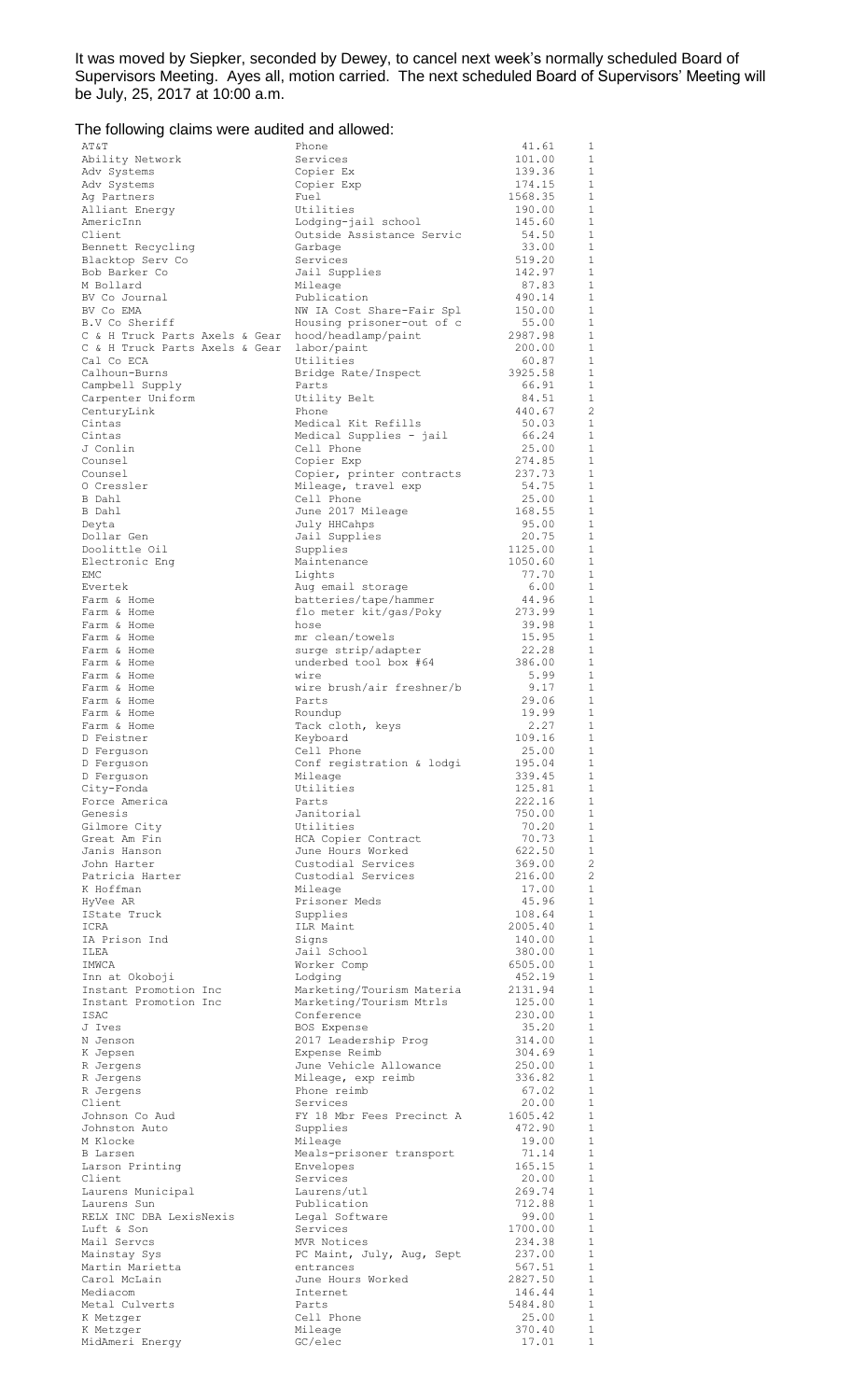| MidAmeri Energy         | Varina/elec               | 18.80     | 1              |
|-------------------------|---------------------------|-----------|----------------|
| Midwest Wheel           | Supplies                  | 63.38     | 1              |
| J Moellering            | safety shoes              | 150.00    | $\mathbf{1}$   |
| Napa                    | Oil & filters             | 42.63     | $\mathbf{1}$   |
| National Pen Company    | Promotional Materials     | 409.20    | 1              |
| S Nelson                |                           | 17.45     | $\mathbf{1}$   |
|                         | Reimbursement - light bul |           |                |
| Robert O Nystrom        | Mileage & Other Travel Ex | 10.00     | 1              |
| Office Depot            | Supplies                  | 109.46    | $\mathbf{1}$   |
| Office Elements         | Office Supplies           | 22.63     | 4              |
| Office Systems          | Copier Lease              | 64.37     | $\mathbf{1}$   |
| Overhead Door           | Repairs                   | 213.35    | 1              |
| Owen/King               | Microfilm Storage         | 191.70    | $\mathbf{1}$   |
| Palmer Mutual Tel       | Phone                     | 314.92    | 1              |
| City-Palmer             | Utilities/RUT/FTM         | 89.00     | 1              |
| Keith Peterson          | Shredding Services        |           | $\overline{c}$ |
|                         |                           | 55.60     |                |
| L Peterson              | Offc Supplies             | 16.86     | $\overline{c}$ |
| L Peterson              | Office Supplies           | 5.62      | $\mathbf{1}$   |
| Pizza Ranch             | BOH Meal                  | 41.93     | $\mathbf{1}$   |
| City-Plover             | Utilities/RUT/FTM         | 100.00    | 1              |
| Po Co Aud               | Correctn of wrong fund ch | 397.65    | 1              |
| Po Co Sec Rd            | Annex Parking Lot Work    | 6238.99   | $\mathbf{1}$   |
| Poca Fiber              | Internet                  | 168.86    | 1              |
| Poca Fiber              | Phone                     | 1558.16   | 3              |
| Poca Ford               | Maint - Wipers            | 34.96     | 1              |
| Poca Lumber             |                           |           | 1              |
|                         | screen                    | 3.00      |                |
| Poca Lumber             | Recr Mtrls                | 128.25    | 1              |
| Poca Lumber             | Sign Mtrls                | 320.48    | $\mathbf{1}$   |
| Poca Manor              | Prisoner Meals            | 2195.00   | 1              |
| City-Pocahontas         | Poky quonset/ util        | 16.06     | $\mathbf{1}$   |
| City-Pocahontas         | Poky shops/util           | 856.52    | 1              |
| City-Pocahontas         | Utilities                 | 3269.36   | 8              |
| Corliss Poppen          | Cistern Plug              | 300.00    | 1              |
| Presto-X Co             | Pest Control              | 444.00    | $\mathbf{1}$   |
| Pro Co-Op               | chem/spray/bridges        | 2604.34   | 1              |
|                         |                           | 15426.27  | $\mathbf{1}$   |
| Pro Co-Op               | diesel/cardtrol/bulk      |           |                |
| Pro Co-Op               | dust contr/shop           | 300.00    | 1              |
| Pro Co-Op               | gas/bulk                  | 2131.68   | $\mathbf{1}$   |
| Pro Co-Op               | Fuel                      | 2003.46   | $\overline{2}$ |
| Pro Co-Op               | Water, chemical           | 136.08    | $\mathbf{1}$   |
| R & D Body Shop         | Windshield kit 76-3       | 360.00    | 1              |
| RAM Systems             | Software Maint Nurses     | 545.00    | $\mathbf{1}$   |
| Record Dem              | Publication               | 756.61    | 1              |
| Reserve Account         | Postage                   | 2512.88   | $\overline{c}$ |
| S Richardson            | Cell Phone                | 25.00     | 1              |
| S Richardson            |                           | 218.22    | $\mathbf{1}$   |
|                         | Mileage, expenses         |           | 1              |
| Rubber Inc              | Parts                     | 159.55    |                |
| Schoon Excavating       | Drainage                  | 5597.25   | 1              |
| Seiler App              | Repairs                   | 215.69    | 1              |
| V Showers               | pens for road plans       | 33.19     | $\mathbf 1$    |
| Solutions               | Replace Courthouse Server | 5449.98   | 1              |
| D Stall                 | Cell Phone                | 25.00     | $\mathbf{1}$   |
| D Stall                 | Mileage, meals            | 602.61    | 1              |
| Star Leasing            | Copier Lease              | 187.83    | $\overline{c}$ |
| L Stauter               | BOS Expense               | 928.55    | 1              |
| M Parrott               | Form Supplies             | 69.79     | 1              |
| Alice Tauber            | Chore Services            | 40.00     | 1              |
| Client                  | Services                  |           | 1              |
|                         |                           | 50.00     |                |
| Gretchen Tiedeman       | June Cell Phone           | 50.00     | 1              |
| US Cellular             | Cell Ph 5-30 to 6-19-17   | 120.74    | 1              |
| US Cellular             | Cell Phone                | 8.50      | 1              |
| US Cellular             | Phone                     | 89.57     | 1              |
| USPS                    | Stamps                    | 168.00    | $\overline{c}$ |
| USPS                    | Stamped Envelopes 232125  | 300.25    | 1              |
| Verizon                 | Phone                     | 445.81    | $\overline{c}$ |
| Webster Co Sheriff      | Services                  | 26.00     | 1              |
| Weifenbach Sandblasting | labor/paint               | 300.00    | 1              |
| Weifenbach Sandblasting | paint/materials           | 60.00     | 1              |
| Western Iowa Tourism    | July Meeting Regist       | 25.00     | 1              |
|                         |                           |           |                |
| Wex Bank                | Fuel                      | 76.12     | 1              |
| Windstream              | Phone                     | 360.36    | $\overline{c}$ |
| Woodley Ins             | Insurance                 | 268.00    | 2              |
| Woods                   | Postage-water tests       | 121.64    | $\overline{c}$ |
| Woods                   | Supplies                  | 8.49      | 1              |
| Grand Total             |                           | 108090.90 |                |
|                         |                           |           |                |

The Board recessed for lunch at 12:25 p.m. and then reconvened following the DD 41 Br. 32 Informational Hearing.

Jepsen informed the Board that the DNR inquired if the Board of Supervisors had any intent to contest Tukker Dariers, LLC. After discussion, it was moved by Peters, seconded by Siepker, to adopt the following resolution. The chairman called the question with the following recorded vote: Ayes – Siepker, Peters, Ives, Stauter, Dewey; Nays-none. Whereby the Chairman declared the resolution duly adopted to-wit:

## **Resolution 2017-07-#16**

APPROVAL OF WAIVER OF POCAHONTAS COUNTY'S RIGHT TO APPEAL ISSUANCE OF FINAL CONSTRUCTION PERMIT FOR THE CONSTRUCTION OF CONFINED ANIMAL FEEDING OPERATION BY THE IOWA DEPARTMENT OF NATURAL RESOURCES.

**BE IT RESOLVED** by the Pocahontas County Board of Supervisors as follows: